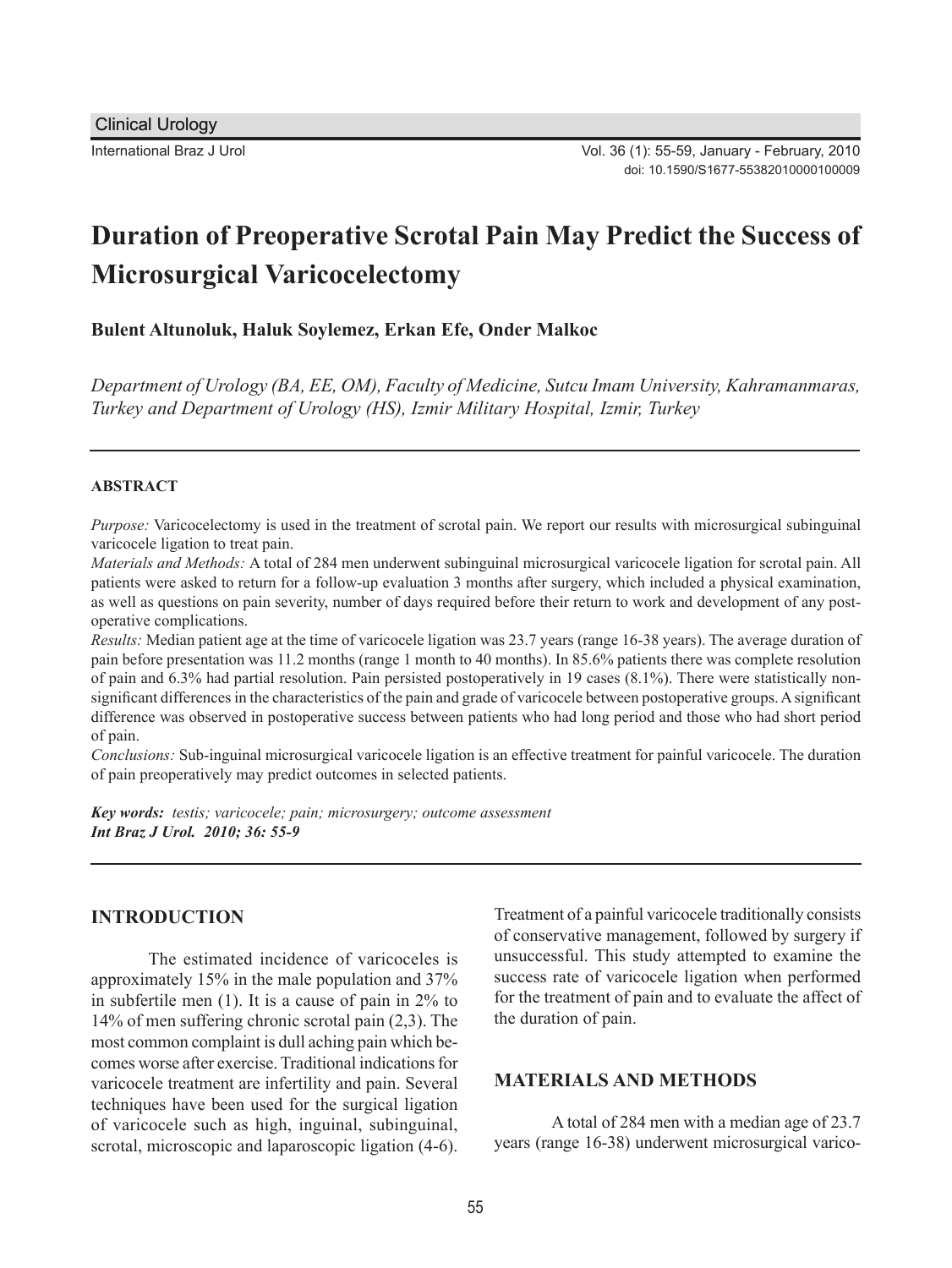cele ligation for painful varicocele from 2005 to 2008. Ethics Committee approval and informed consent was obtained from all patients. The diagnosis of varicocele was based on the findings from both physical examination and color Doppler ultrasound. Patients who had other causes of scrotal pain, such as testicular torsion, epididymitis, inguinal hernia, testicular tumor or trauma, were excluded from the study. Varicocele was graded according to the criteria defined by Lyon and colleagues: Grade I as palpable only with Valsalva maneuver, Grade II as palpable without Valsalva and Grade III as visible from a distance (7). Patients described pain with testicular discomfort as a dull ache or scrotal heaviness, especially after standing long time. All the patients underwent a preoperative trial of conservative management for pain (nonsteroidal antiinflammatory medication, scrotal elevation and limitations in activity) approximately 1 month. None of the patients had any benefit from conservative treatment. According to the duration of pain before surgery the patients were divided into two groups. The first group consisted of 141 patients whose pain was longer than 3 months. The second group was composed of 96 patients who had a short duration of pain, less than 3 months.

Microsurgical subinguinal varicocelectomy was performed in all patients (3) with an operating microscope under general or spinal anesthesia and were hospitalized for 12 to 24 hours. Varicocelectomy was performed through a small transverse skin incision overlying the external inguinal ring. The incision was extended through Camper's and Scarpa's fascias, allowing for the spermatic cord to be grasped with a Babcock clamp. The spermatic cord and testicle were then delivered through the incision. The gubernacular veins and external spermatic perforators were isolated and divided. The testicle was placed back into the scrotum, the microscope was then brought into the operating field, and the cord was examined under 8- to 15-power magnification. Once the internal and external spermatic fascias were incised, the underlying testicular artery or arteries were identified by their subtle pulsations. The artery was then dissected free from the underlying veins and encircled with a 2-0 silk ligature, for identification. Care was taken to preserve lymphatics to prevent the development of a hydrocele. All internal spermatic veins with the exception of the vasal veins were then ligated with 4-0 silk and divided. At the end of the procedure, the cord was skeletonized so that it only contained the spermatic artery(s), lymphatics, and the vas deferens and its accompanying veins and artery(s)  $(8,9)$ .

All patients were asked to return for a followup visit 3 months after surgery. Follow-up evaluation included physical examination, questioning pain severity (compared with preoperative pain severity), number of days required to return to work and development of any postoperative complications. After surgery patient response was graded as a complete response (pain was completely absent after surgery), partial response (pain persists but was reduced after surgery) and no response (pain remained unchanged after surgery) (10). Preoperative state and postoperative outcome of patients was compared by using a chi-squared test.  $P < 0.05$  was considered statistically significant. SPSS v 15.0 software program was used for statistical analysis.

## **RESULTS**

The median patient age at the time of varicocele ligation was 23.7 years (range 16-38 years). The varicocele was present on the left side in 202 patients (85%) and bilateral in 35 (15%). Varicocele was grade III in 161 (67.9%) patients, grade II in 67 (28.3%) and grade I in 9 (3.8%).

Patients described pain with testicular discomfort as a heaviness or dull ache, generally after standing all day. The median duration of pain before presentation was 11.2 months (range 1 month to 40 months).

Of these 284 men, 237 (83.4%) were available for follow-up 3 months postoperatively.

Of the 237 patients with a follow-up visit at 3 months postoperatively, 203 patients (85.6%) reported complete resolution of their pain, and 15 (6.3%) reported partial resolution. Thus, varicocele ligation was successful in 218 (91.9%) patients. 19 patients (8.1%) reported no change from their preoperative condition.

There were neither intraoperative nor postoperative complications. The total number of days required to return to work ranged from 5 to 23 days (mean 9.3 days).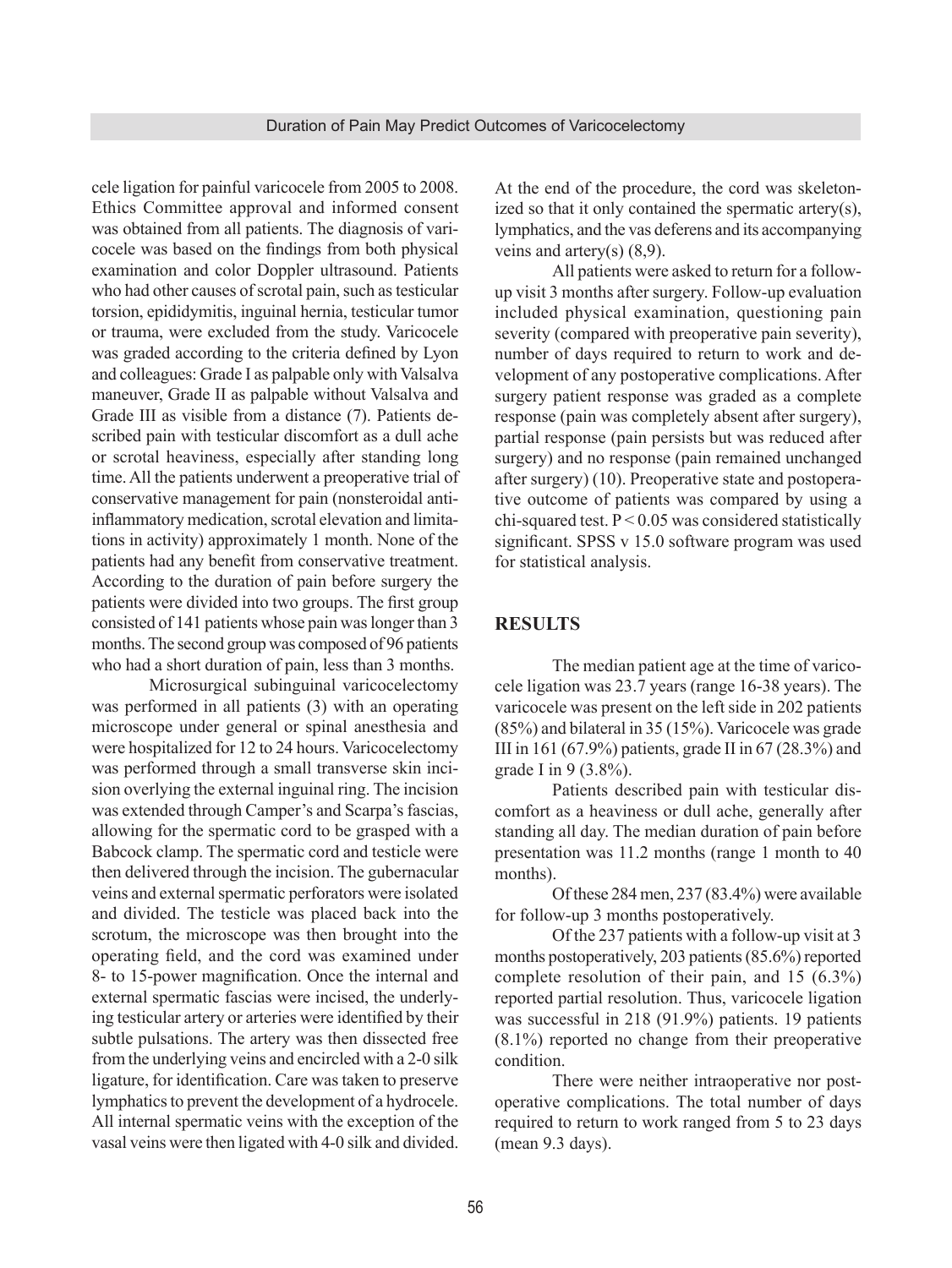Recurrence was detected in one of 19 patients who had postoperative scrotal pain and 17 of these patients had pain duration shorter than 3 months at presentation.

While the success rate of the patients with long period of pain was 139/141 (98.6%), the patients who had short duration of pain had a success rate of 79/96 (82.3%), Table-1.

# **COMMENTS**

Varicocele ligation for the treatment of pain is only recommended where conservative management has failed and in a highly selected population of men who have specific pain complaints. Several studies have been published examining the effectiveness of varicocele ligation in the treatment of scrotal pain. Surgical approaches include high, inguinal, subinguinal, scrotal, laparoscopic, and microscopic ligation. The microscopic techniques are associated with the least number of complications and the lowest recurrence rates (11). Therefore, we used a microdissection technique through a subinguinal approach in all patients. Peterson et al. (12) and Yaman et al. (13) reported complete resolution of pain in 86 and 88% of patients, respectively. Yeniyol et al. (14) showed that high ligation of varicocele is effective to treat pain with similar results (82.8%) compared to the other studies. Karademir et al. (15) showed similar results (83.4%) using inguinal and subinguinal ligation and suggested that surgical technique may influence outcomes. Compared to the other studies reported in the literature our success rate (85.6%) had a compatible level.

Yaman et al. (13) suggested that the failure rate was associated with the preoperative varicocele grade. We found no association between varicocele grade and pain resolution after surgery. Yaman et al. (13) examined recurrence using color Doppler ultrasound in the failure group and they found reflux recurrence in two of the nine patients. In our study, recurrence was found in 1 of the nineteen patients who had persistent or worse pain following surgery. We did not detect any recurrent reflux among the other patients with treatment failure. This result would suggest that persistence of the pain was probably not related to varicocele recurrence.

Underlying pathology other than varicocele, such as idiopathic orchialgia, epididymitis, or a surgical complication (e.g., hydrocele) might be the cause of treatment failure after non microsurgical varicocelectomy (8).

Buheissi et al. (16) reported a success rate of 76.5% in their study. These authors stated that patients presenting with dull pain had a significant success in the resolution of pain than patients with sharp pain. It is thought that postoperative success rate is associated with pain characteristics.

Another important point of treatment of painful varicocele is defining the character of the pain. As described by Peterson et al. (12) the pain must be dull, aching and throbbing without components of sharp or radiating pain. All our patients' complaints fully matched these pain criteria.

There were no statistically significant differences in either the quality and intensity of pain or varicocele grade between postoperative outcomes in the failure group. Only the duration of pain seems to be the factor that is considerably associated with pain

| <b>Duration of Pain</b> | Varicocelectomy |            | <b>Total</b> |
|-------------------------|-----------------|------------|--------------|
|                         | <b>Success</b>  | Failure    |              |
| $>$ 3 months            | 139             | 2          | 141          |
| $(N = 141)$             | $(98.6\%)$      | $(1.4\%)$  | $(100\%)$    |
| $\leq$ 3 months         | 79              | 17         | 96           |
| $(N = 96)$              | $(82.3\%)$      | $(17.7\%)$ | $(100\%)$    |

*Table 1 – Results of varicocelectomy according to duration of pain.*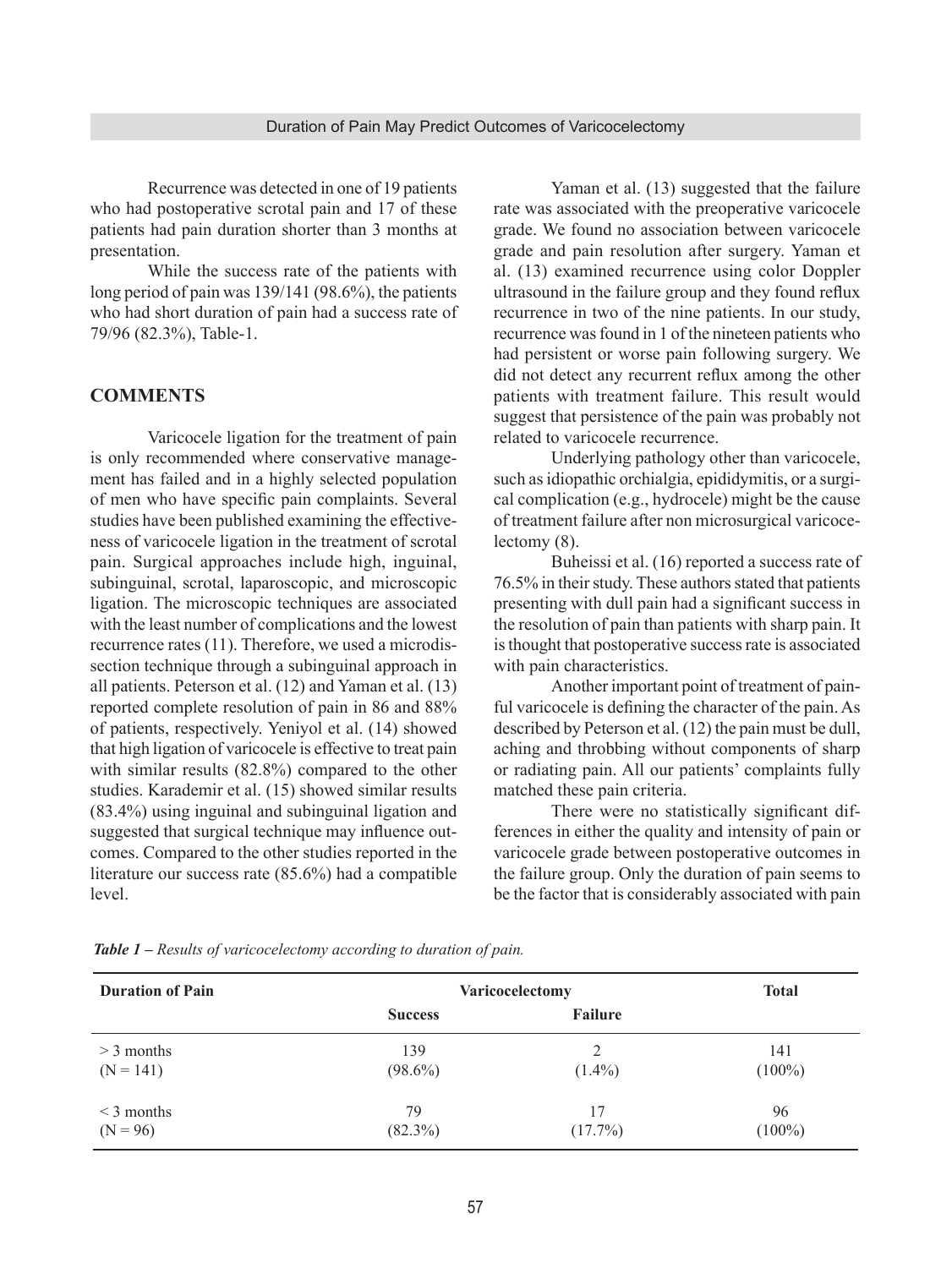resolution. Patients who presented with long time (> 3 months) pain had a significantly higher chance of benefiting from the operation compared to patients who presented with short time pain ( $p < 0.05$ ).

Duration of pain before surgery could be a factor used to predict success where patients presenting with long-lasting pain had a significant success in the resolution of pain. On the other hand, patients presenting with short period of pain significantly failed to benefit from the varicocele ligation.

## **CONCLUSIONS**

Microsurgical subinguinal varicocele ligation for scrotal pain is successful when performed in selected patients who have specific complaints. The duration of pain before surgery may be a factor which could affect the success. The low rate of complications and recurrence of microsurgical varicocelectomy is essential, since complications and recurrence could be indicated by pain persistence. A prospective randomized study with long follow-up period and large population is required to support the present data.

### **CONFLICT OF INTEREST**

None declared.

#### **REFERENCES**

- 1. Meacham RB, Townsend RR, Rademacher D, Drose JA: The incidence of varicoceles in the general population when evaluated by physical examination, gray scale sonography and color Doppler sonography. J Urol. 1994; 151: 1535-8.
- 2. Kass EJ, Marcol B: Results of varicocele surgery in adolescents: a comparison of techniques. J Urol. 1992; 148: 694-6.
- 3. Marmar JL, Kim Y: Subinguinal microsurgical varicocelectomy: a technical critique and statistical analysis of semen and pregnancy data. J Urol. 1994; 152: 1127-32.
- 4. Palomo A: Radical cure of varicocele by a new technique; preliminary report. J Urol. 1949; 61: 604-7.
- 5. Ivanissevich O: Left varicocele due to reflux; experience with 4,470 operative cases in forty-two years. J Int Coll Surg. 1960; 34: 742-55.
- 6. Nyirády P, Kiss A, Pirót L, Sárközy S, Bognár Z, Csontai A, et al.: Evaluation of 100 laparoscopic varicocele operations with preservation of testicular artery and ligation of collateral vein in children and adolescents. Eur Urol. 2002; 42: 594-7.
- 7. Lyon RP, Marshall S, Scott MP: Varicocele in childhood and adolescence: implication in adulthood infertility? Urology. 1982; 19: 641-4.
- 8. Chawla A, Kulkarni G, Kamal K, Zini A: Microsurgical varicocelectomy for recurrent or persistent varicoceles associated with orchalgia. Urology. 2005; 66: 1072-4.
- 9. Esteves SC, Glina S: Recovery of spermatogenesis after microsurgical subinguinal varicocele repair in azoospermic men based on testicular histology. Int Braz J Urol. 2005; 31: 541-8.
- 10. Levine LA, Matkov TG, Lubenow TR: Microsurgical denervation of the spermatic cord: a surgical alternative in the treatment of chronic orchialgia. J Urol. 1996; 155: 1005-7.
- 11. Goldstein M, Gilbert BR, Dicker AP, Dwosh J, Gnecco C: Microsurgical inguinal varicocelectomy with delivery of the testis: an artery and lymphatic sparing technique. J Urol. 1992; 148: 1808-11.
- 12. Peterson AC, Lance RS, Ruiz HE: Outcomes of varicocele ligation done for pain. J Urol. 1998; 159: 1565-7.
- 13. Yaman O, Ozdiler E, Anafarta K, Gögüs O: Effect of microsurgical subinguinal varicocele ligation to treat pain. Urology. 2000; 55: 107-8.
- 14. Yeniyol CO, Tuna A, Yener H, Zeyrek N, Tilki A: High ligation to treat pain in varicocele. Int Urol Nephrol. 2003; 35: 65-8.
- 15. Karademir K, Senkul T, Baykal K, Ates F, Iseri C, Erden D: Evaluation of the role of varicocelectomy including external spermatic vein ligation in patients with scrotal pain. Int J Urol. 2005; 12: 484-8.
- 16. Al-Buheissi SZ, Patel HR, Wazait HD, Miller RA, Nathan S: Predictors of success in surgical ligation of painful varicocele. Urol Int. 2007; 79: 33-6.

*Accepted after revision: July 27, 2009*

#### **Correspondence address:**

Dr. Bülent Altunoluk Assistant Professor Department of Urology Faculty of Medicine, Sutcu Imam University Kahramanmaras, Turkey Fax: + 90 344 221-2371 E-mail: drbulenta@yahoo.com